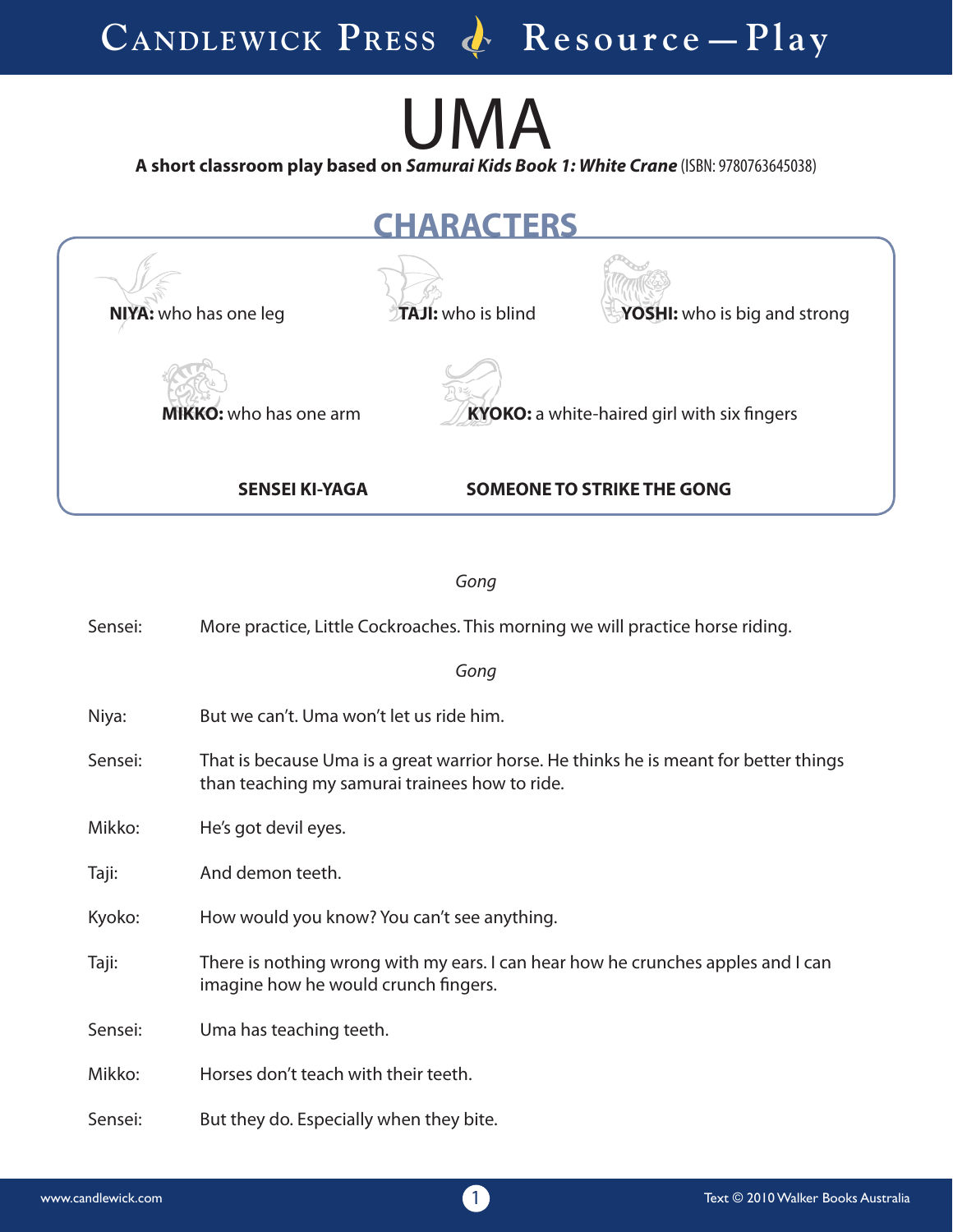CANDLEWICK PRESS & Resource - Play

| Mikko:  | What does that teach us?                                                                                                                                                                                             |
|---------|----------------------------------------------------------------------------------------------------------------------------------------------------------------------------------------------------------------------|
| Kyoko:  | I know. Don't do that again!                                                                                                                                                                                         |
| Sensei: | Yes. And riding is something all samurai warriors must learn. More practice.                                                                                                                                         |
|         | Gong                                                                                                                                                                                                                 |
| Yoshi:  | But every time I try to climb on Uma, he tips me off.                                                                                                                                                                |
| Sensei: | Uma likes the feel of a warrior's armour against his flank. He doesn't like my students'<br>bony knees.                                                                                                              |
| Yoshi:  | Then Niya should try riding first. He's only got one knee.                                                                                                                                                           |
| Sensei: | Less talk. More practice. See, Uma is waiting patiently beneath the cherry tree.                                                                                                                                     |
| Niya:   | No way. I'm not fooled by that.                                                                                                                                                                                      |
| Sensei: | Here, Uma. I've brought you half an apple. See, Uma is very co-operative this morning.                                                                                                                               |
| Kyoko:  | Here, Uma. Would you like the other half of the apple? Yuck. He sneezed on me.                                                                                                                                       |
| Yoshi:  | You're covered in horse snot.                                                                                                                                                                                        |
| Niya:   | That rotten horse did it on purpose.                                                                                                                                                                                 |
| Sensei: | If you want to ride a horse you should not insult it first. To overcome your opponent<br>you must find his weakness. What is Mikko's weakness?                                                                       |
| Niya:   | I know. Shoulder thrust off the right foot.                                                                                                                                                                          |
| Mikko:  | Is that how you always beat me? Well I've got a new move for next time we clash<br>swords.                                                                                                                           |
| Sensei: | Good answer, Niya. But what about those students who do not know Mikko so well?<br>What would the Dragon students think?                                                                                             |
| Taji:   | They would think he was weak because he only has one arm.                                                                                                                                                            |
| Sensei: | That's right. And they would be wrong. So you must all find Uma's weakness.<br>Then you will ride. Now I have other things to do, Little Cockroaches. I will leave you<br>here to finish your lesson. More practice. |

*Gong*